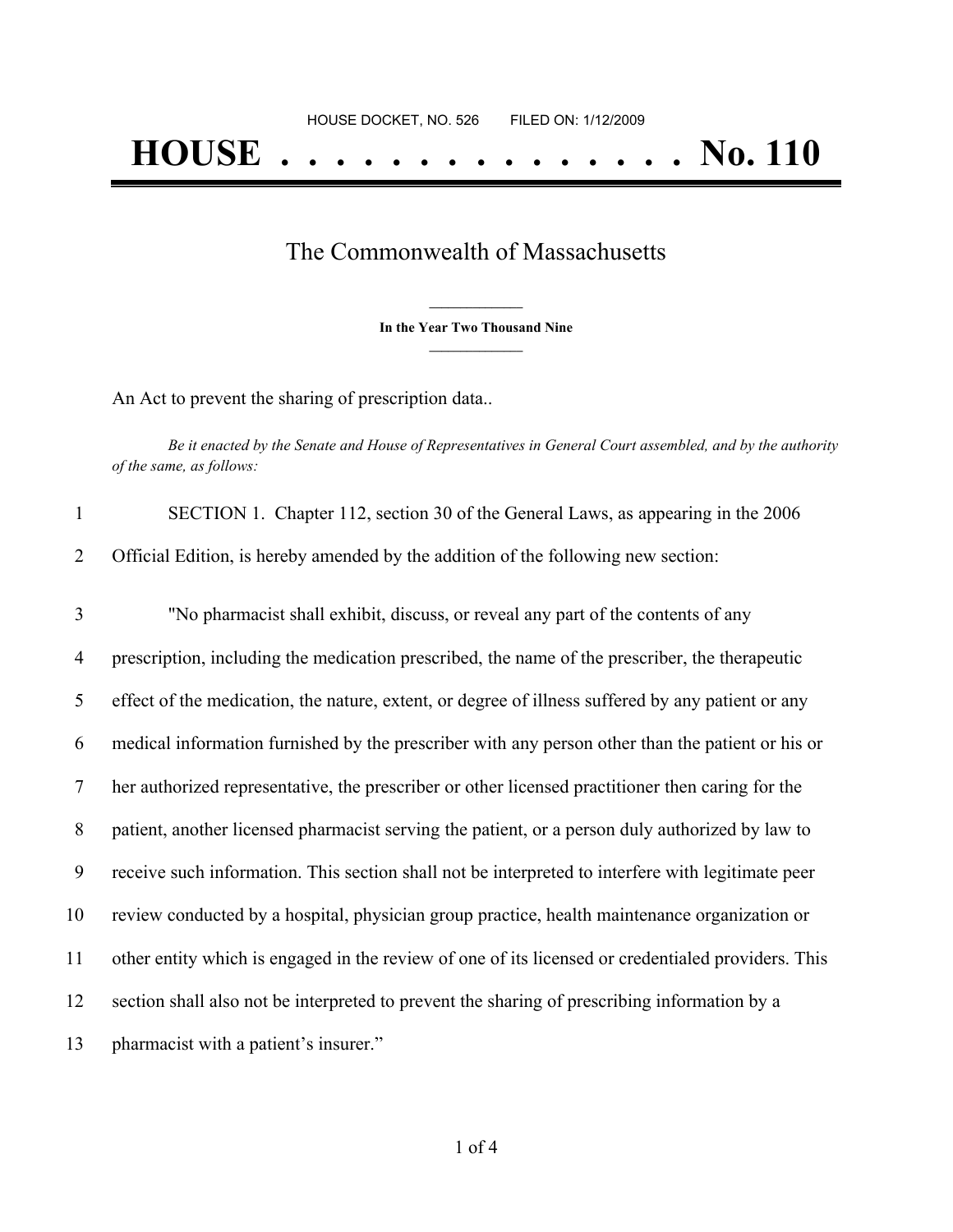SECTION 2. Chapter 176 A of the General Laws is hereby amended by the addition of the following new section:

 "No hospital service corporation shall permit its employees or consultants to exhibit, discuss, or reveal any part of the contents of any prescription with any person other than the patient or his or her authorized representative, the prescriber or other licensed practitioner then caring for the patient, another licensed pharmacist serving the patient, or a person duly authorized by law to receive such information. This section shall not be interpreted to interfere with legitimate peer review conducted by a hospital, physician group practice, health maintenance organization or other entity which is engaged in the review of one of its licensed or credentialed providers. This section shall also not be interpreted to prevent the internal review of prescribing information by an insurer for quality assurance or payment purposes."

 SECTION 3. Chapter 176 B of the General Laws is hereby amended by the addition of the following new section:

 "No medical service corporation shall exhibit, discuss, or reveal any part of the contents of any prescription with any person other than the patient or his or her authorized representative, the prescriber or other licensed practitioner then caring for the patient, another licensed pharmacist serving the patient, or a person duly authorized by law to receive such information. This section shall not be interpreted to interfere with legitimate peer review conducted by a hospital, physician group practice, health maintenance organization or other entity which is engaged in the review of one of its licensed or credentialed providers. This section shall also not be interpreted to prevent the internal review of prescribing information by an insurer for quality assurance or payment purposes."

of 4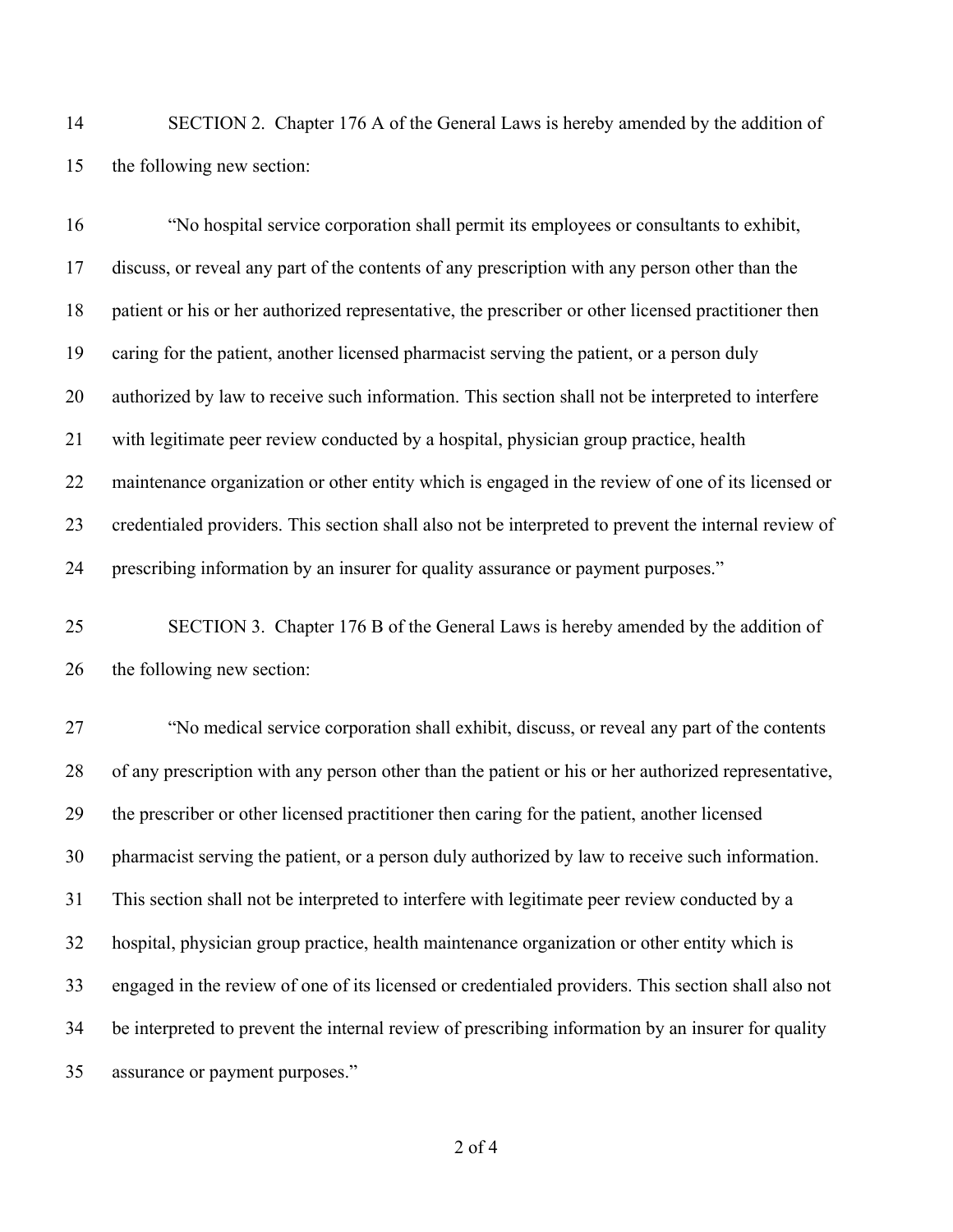SECTION 4. Chapter 176 G of the General Laws is hereby amended by the addition of the following new section:

 "No health maintenance organization shall permit its employees or consultants to exhibit, discuss, or reveal any part of the contents of any prescription with any person other than the patient or his or her authorized representative, the prescriber or other licensed practitioner then caring for the patient, another licensed pharmacist serving the patient, or a person duly authorized by law to receive such information. This section shall not be interpreted to interfere with legitimate peer review conducted by a hospital, physician group practice, health maintenance organization or other entity which is engaged in the review of one of its licensed or credentialed providers. This section shall also not be interpreted to prevent the internal review of prescribing information by an insurer for quality assurance or payment purposes."

 SECTION 5. Chapter 176I of the General Laws is hereby amended by the addition of the following new section:

 "No preferred provider arrangement licensed under the provisions of this section shall permit its employees or consultants to exhibit, discuss, or reveal any part of the contents of any prescription with any person other than the patient or his or her authorized representative, the prescriber or other licensed practitioner then caring for the patient, another licensed pharmacist serving the patient, or a person duly authorized by law to receive such information. This section shall not be interpreted to interfere with legitimate peer review conducted by a hospital, physician group practice, health maintenance organization or other entity which is engaged in the review of one of its licensed or credentialed providers. This section shall also not be interpreted

of 4